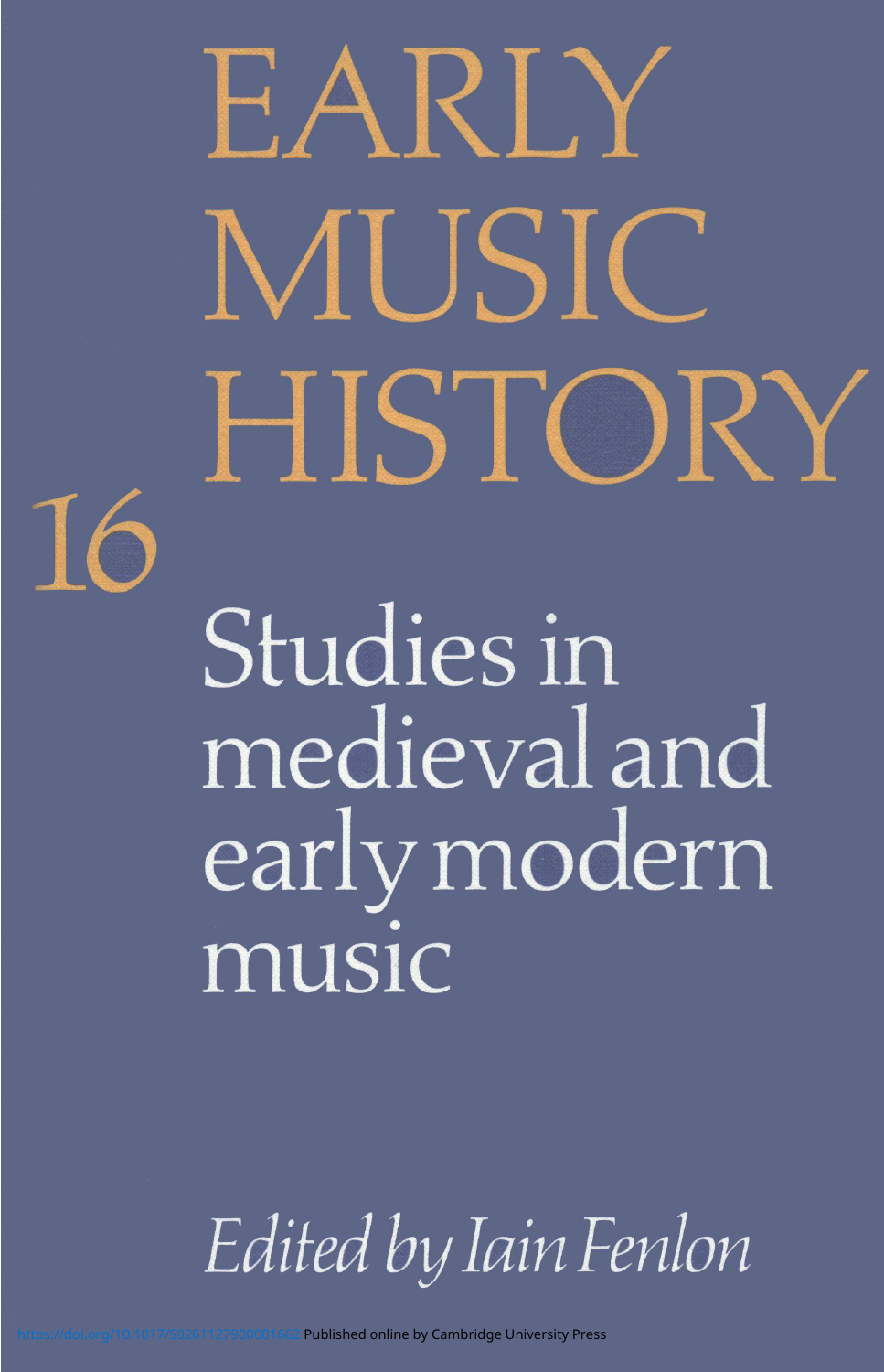### EARLY MUSIC HISTORY 16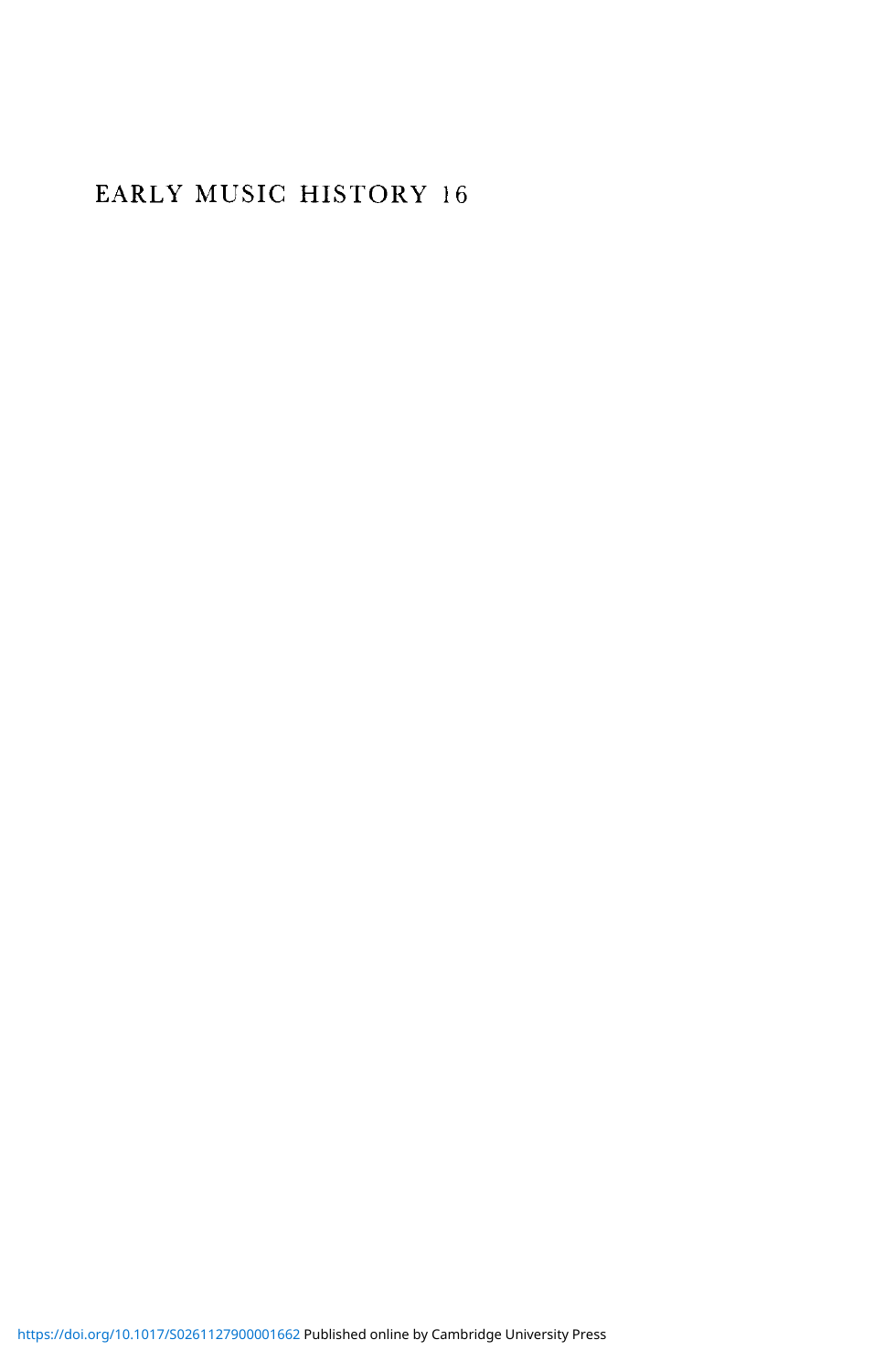## EDITORIAL BOARD

WULF ARLT, University of Basel MARGARET BENT, All Souls College, Oxford LORENZO BIANCONI, University of Bologna BONNIE J. BLACKBURN, University of Oxford DAVID FALLOWS, University of Manchester F. ALBERTO GALLO, University of Bologna JAMES HAAR, University of North Carolina at Chapel Hill KENNETH LEVY, Princeton University LEWIS LOCKWOOD, Harvard University FRITZ RECKOW, Universitat Erlangen-Niirnberg, Germany EDWARD ROESNER, New York University COLIN SLIM, University of California at Irvine REINHARD STROHM, University of Oxford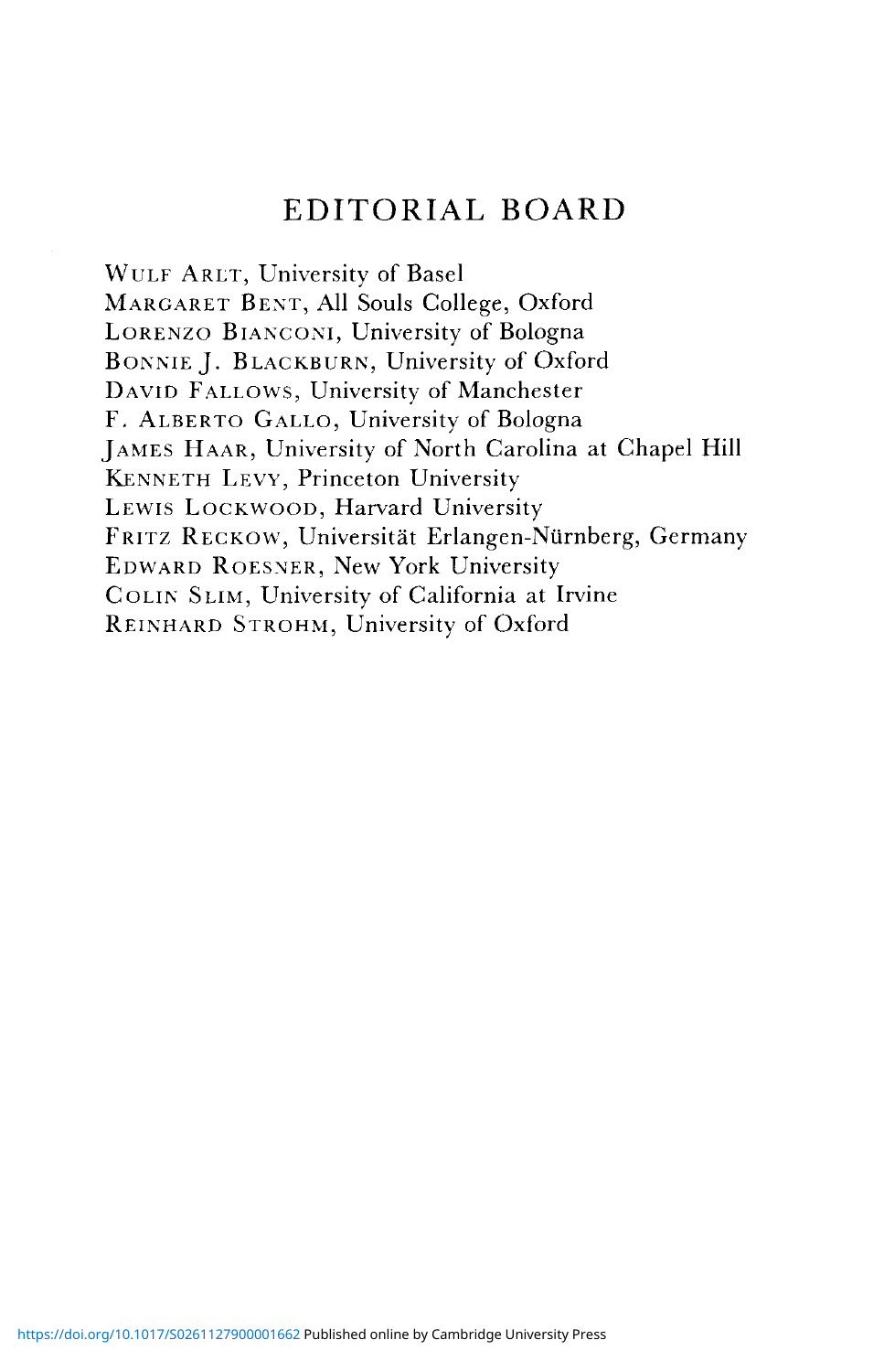# EARLY MUSIC HISTORY 16

# STUDIES IN MEDIEVAL AND EARLY MODERN MUSIC

Edited by

IAIN FENLON Fellow of King's College, Cambridge

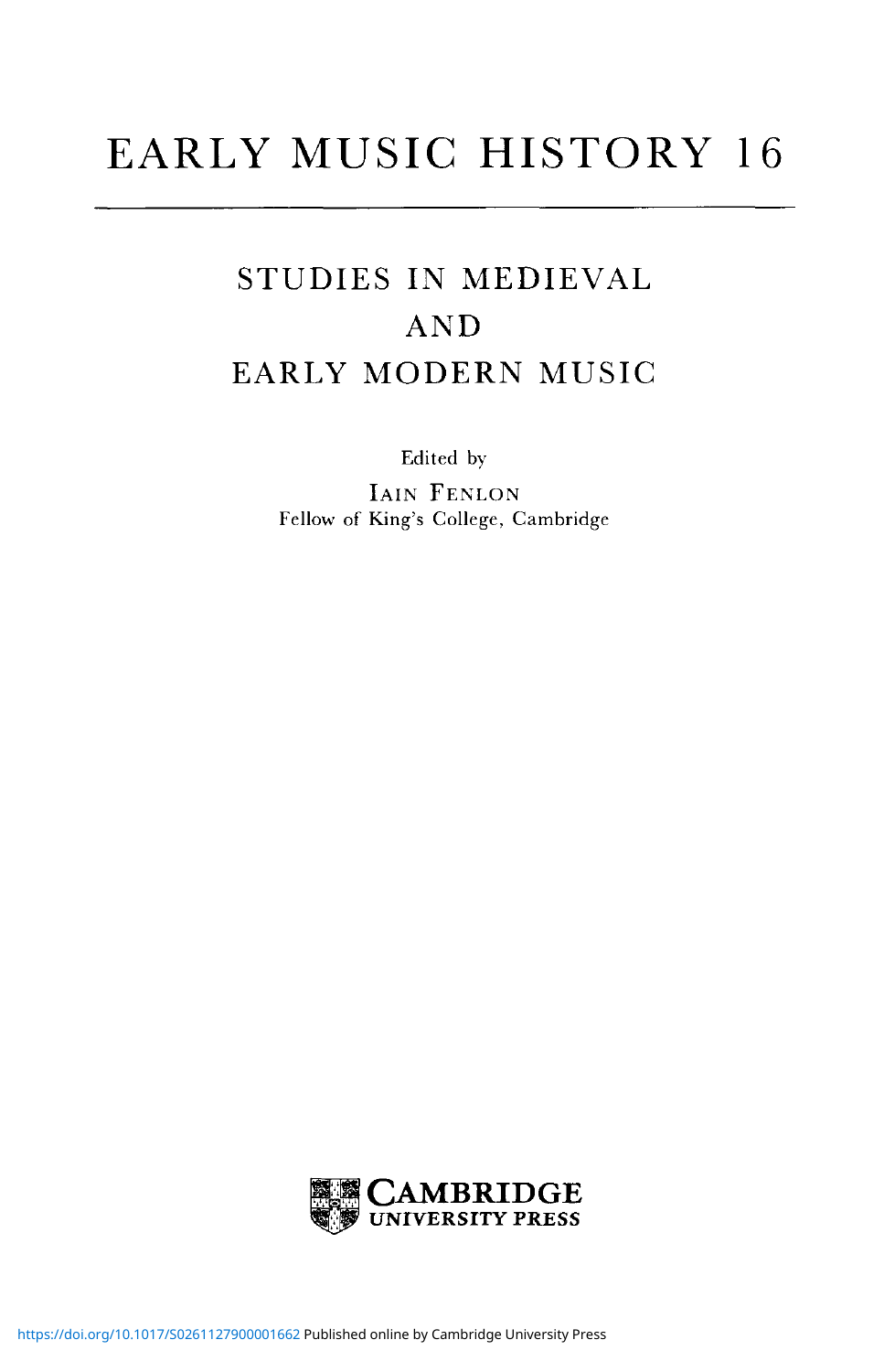Published by the Press Syndicate of the University of Cambridge The Pitt Building, Trumpington Street, Cambridge CB2 1RP 40 West 20th Street, New York, NY 10011-4211, USA<br>10 Stamford Road. Oakleigh. Melbourne 3166. Australia

© Cambridge University Press 1997

First Published 1997

Phototypeset in Baskerville by Wyvern 21 Ltd, Bristol Printed in Great Britain at the University Press, Cambridge

#### ISSN 0261-1279

ISBN0 521 59727 7

SUBSCRIPTIONS The subscription price (excluding VAT) of volume 16, which includes postage, is £56.00 (US \$95.00 in USA and Canada) for institutions, £37.00 (US \$59.00 in USA and Canada) for individuals ordering direct from the Press and certifying that the annual is for their personal use. Airmail (orders to Cambridge only) £10.00 extra. Copies of the annual for subscribers in the USA and Canada are sent by air to New York to arrive with minimum delay. Orders, which must be accompanied by payment, may be sent to a bookseller, subscription agent or direct to the publishers: Cambridge University Press, The Edinburgh Building, Shaftesbury Road, Cambridge CB2 2RU. Payment may be made by any of the following methods: cheque (payable to Cambridge University Press), UK postal order, bank draft, Post Office Giro (account no. 571 6055 GB Bootle - advise CUP of payment), international money order, UNESCO coupons, or any credit card bearing the Interbank symbol. EU subscribers (outside the UK) who are not registered for VAT should add VAT at their country's rate. VAT registered subscribers should provide their VAT registration number. Japanese prices for institutions (including ASP delivery) are available from Kinokuniya Company Ltd, P.O. Box 55, Chitose, Tokyo. Orders from the USA and Canada should be sent to Cambridge University Press, 40 West 20th Street, New York, NY 10011-4211, USA.

BACK VOLUMES Volumes 1-15 are available from the publisher at £53.00 (\$92.00 in USA and Canada).

NOTE Each volume *of Early Music History* is now published in the year in which it is subscribed. Volume 16 is therefore published in 1997. Readers should be aware, however, that some earlier volumes have been subscribed in the year *after* the copyright and publication date given on this imprints page. Thus volume 8, the volume received by 1989 subscribers, is dated 1988 on the imprints page.

Information on *Early Music History* and all other Cambridge journals is available on hup:// www.cup.cam.ac.uk/ and in North America on http://www.cup.org/.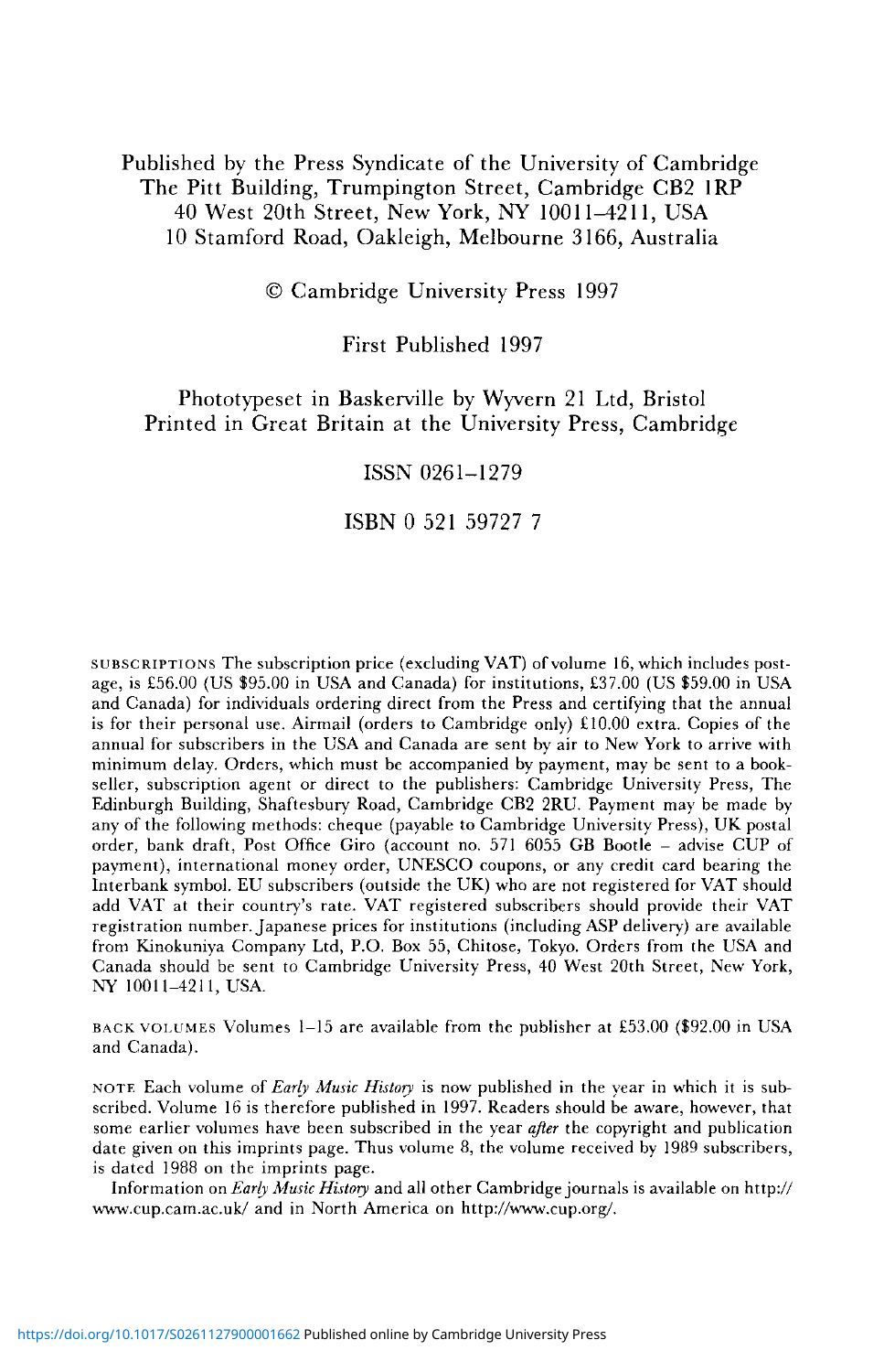## **CONTENTS**

|                                                                                                                                                                                          | page         |
|------------------------------------------------------------------------------------------------------------------------------------------------------------------------------------------|--------------|
| ELIZABETH AUBREY (University of Iowa)<br>The dialectic between Occitania and France in the<br>thirteenth century                                                                         | $\mathbf{1}$ |
| SAM BARRETT (University of Cambridge)<br>Music and writing: On the compilation of Paris,<br>Bibliothèque Nationale lat. 1154                                                             | 55           |
| LEOFRANC HOLFORD-STREVENS (Oxford)<br>Du Fay the poet? Problems in the texts of his motets                                                                                               | 97           |
| H. DIACK JOHNSTONE (University of Oxford)<br>Ayres and arias: A hitherto unknown seventeenth-<br>century English songbook                                                                | 167          |
| FIONA KISBY (Royal Holloway College, University of London)<br>A mirror of monarchy: Music and musicians in the<br>household chapel of the Lady Margaret Beaufort,<br>mother of Henry VII | 203          |
| JOHN MILSOM (Middlebury College)<br>Songs and society in early Tudor London                                                                                                              | 235          |
| <b>REVIEWS</b>                                                                                                                                                                           |              |
| VIRGINIA BROOKES, British Keyboard Music to c. 1600:<br>Sources and Thematic Index                                                                                                       |              |
| <b>ALAN BROWN</b>                                                                                                                                                                        | 295          |
| GEOFFREY WEBBER, North German Church Music in the Age<br>of Buxtehude                                                                                                                    |              |
| JOHN BUTT                                                                                                                                                                                | 302          |